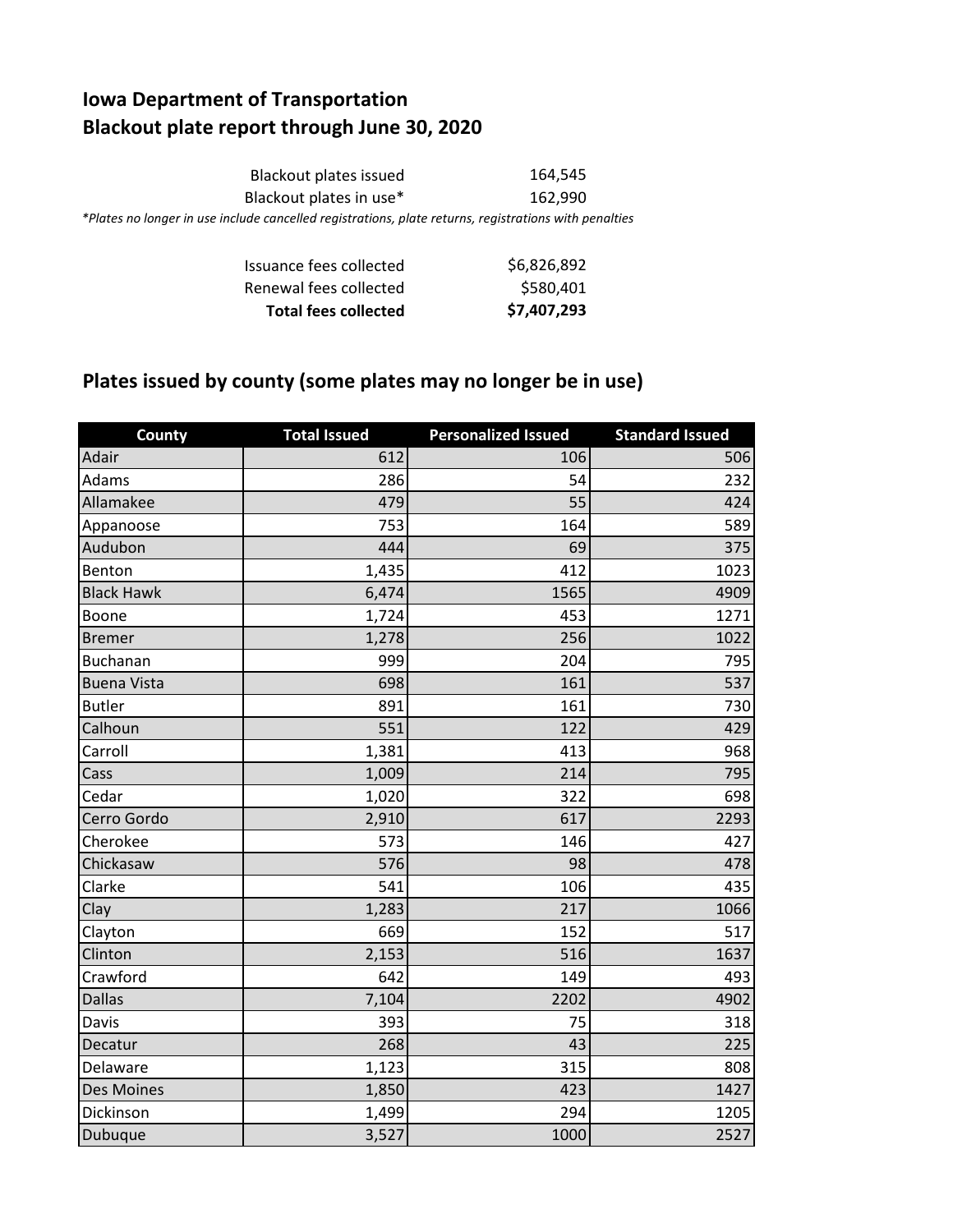| Emmet         | 606    | 72   | 534   |
|---------------|--------|------|-------|
| Fayette       | 950    | 142  | 808   |
| Floyd         | 753    | 206  | 547   |
| Franklin      | 634    | 126  | 508   |
| Fremont       | 492    | 111  | 381   |
| Greene        | 649    | 172  | 477   |
| Grundy        | 731    | 166  | 565   |
| Guthrie       | 718    | 229  | 489   |
| Hamilton      | 943    | 193  | 750   |
| Hancock       | 638    | 142  | 496   |
| Hardin        | 1,026  | 280  | 746   |
| Harrison      | 886    | 166  | 720   |
| Henry         | 854    | 195  | 659   |
| Howard        | 496    | 55   | 441   |
| Humboldt      | 750    | 152  | 598   |
| Ida           | 445    | 62   | 383   |
| lowa          | 1,086  | 276  | 810   |
| Jackson       | 925    | 213  | 712   |
| Jasper        | 2,436  | 653  | 1783  |
| Jefferson     | 628    | 133  | 495   |
| Johnson       | 5,573  | 1887 | 3686  |
| Jones         | 1,022  | 236  | 786   |
| Keokuk        | 582    | 109  | 473   |
| Kossuth       | 1,176  | 277  | 899   |
| Lee           | 1,439  | 331  | 1108  |
| Linn          | 11,254 | 3948 | 7306  |
| Louisa        | 439    | 112  | 327   |
| Lucas         | 476    | 107  | 369   |
| Lyon          | 729    | 91   | 638   |
| Madison       | 1,017  | 309  | 708   |
| Mahaska       | 1,269  | 334  | 935   |
| Marion        | 1,839  | 540  | 1299  |
| Marshall      | 2,002  | 516  | 1486  |
| Mills         | 1,013  | 212  | 801   |
| Mitchell      | 533    | 80   | 453   |
| Monona        | 530    | 74   | 456   |
| Monroe        | 458    | 95   | 363   |
| Montgomery    | 579    | 106  | 473   |
| Muscatine     | 2,251  | 660  | 1591  |
| Obrien        | 984    | 138  | 846   |
| Osceola       | 472    | 56   | 416   |
| Page          | 882    | 129  | 753   |
| Palo Alto     | 514    | 106  | 408   |
| Plymouth      | 1,964  | 467  | 1497  |
| Pocahontas    | 477    | 112  | 365   |
| Polk          | 24,597 | 8612 | 15985 |
| Pottawattamie | 4,360  | 1019 | 3341  |